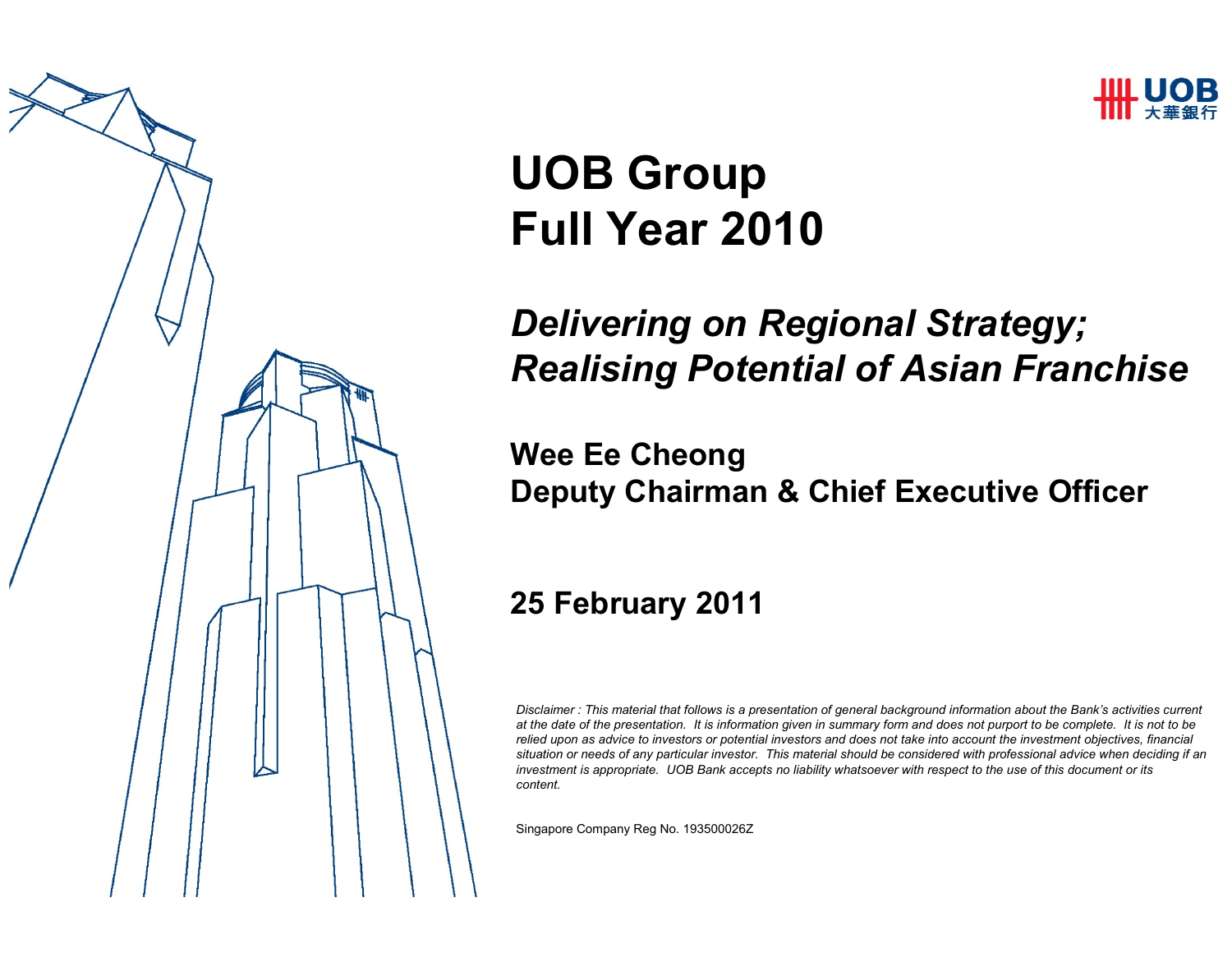### 2010 Results – Key Takeaways



- $\blacksquare$  Banking is about
	- • Building long-term customer franchise
	- $\bullet$ Balancing growth and stability
	- $\bullet$ Sustainable value creation
- п UOB'<sup>s</sup> FY2010 results reflects this conviction
	- Record net profit after tax  $\bullet$
	- • Stronger balance sheet & capital position
- п Strong balance sheet enables us to support customers and ride out credit cycles
- $\blacksquare$  UOB is well positioned for further growth



#### Stronger Balance Sheet & Capital Position

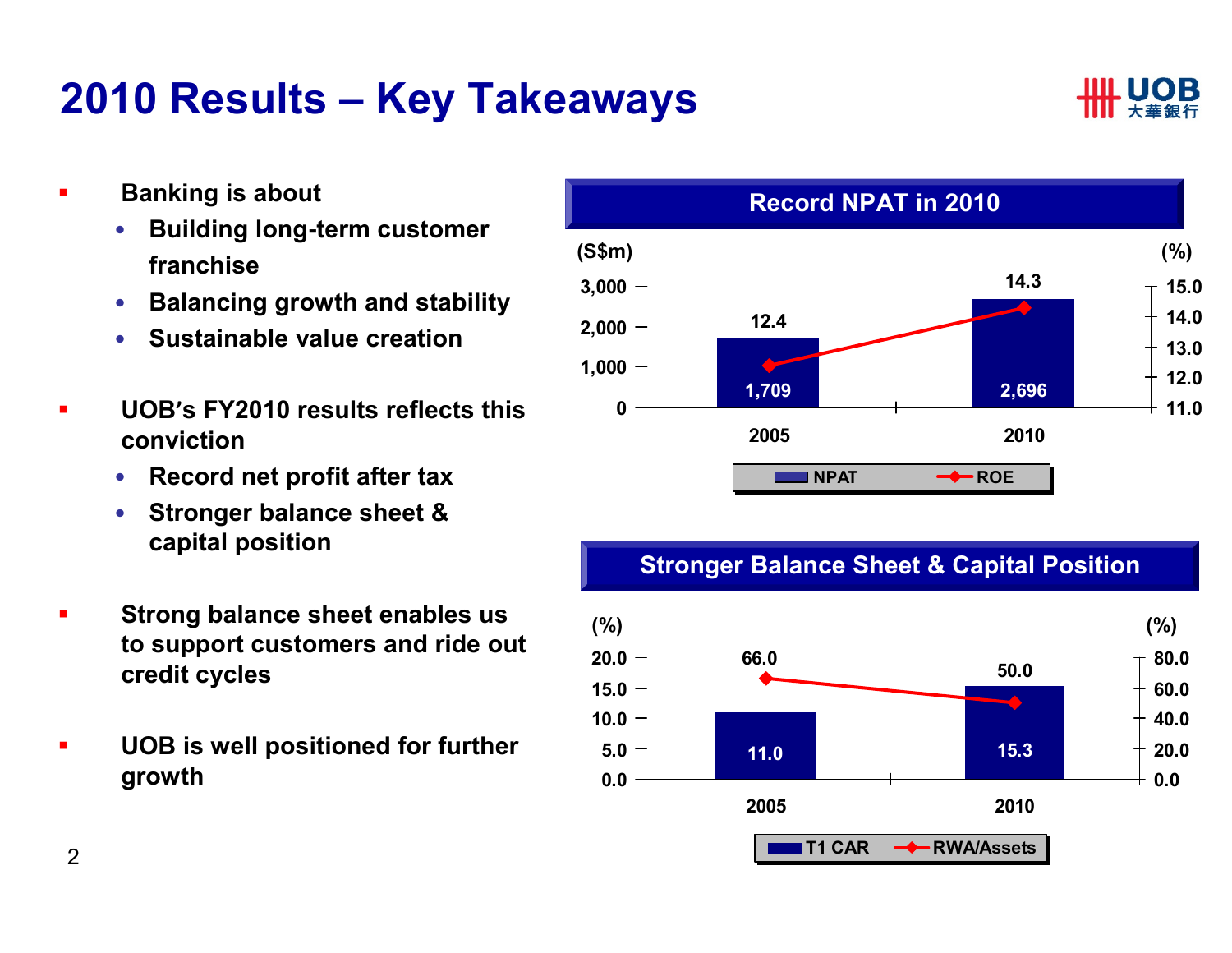## Realising Full Potential of Our Integrated Regional Platform



- $\blacksquare$  Integrated regional platform provides
	- •Customer franchise
	- $\bullet$ Distribution capabilities
	- •Funding access
- п Fully integrate platform by harmonising
	- •People
	- Products •
	- •Processes
- $\blacksquare$  Execution is key
	- • Effective full control of regional subsidiaries
- ▉ Win-win for customers and UOB
	- Consistent, positive customer •experience across the region
	- Achieve scale and synergies



#### Enabled by Technology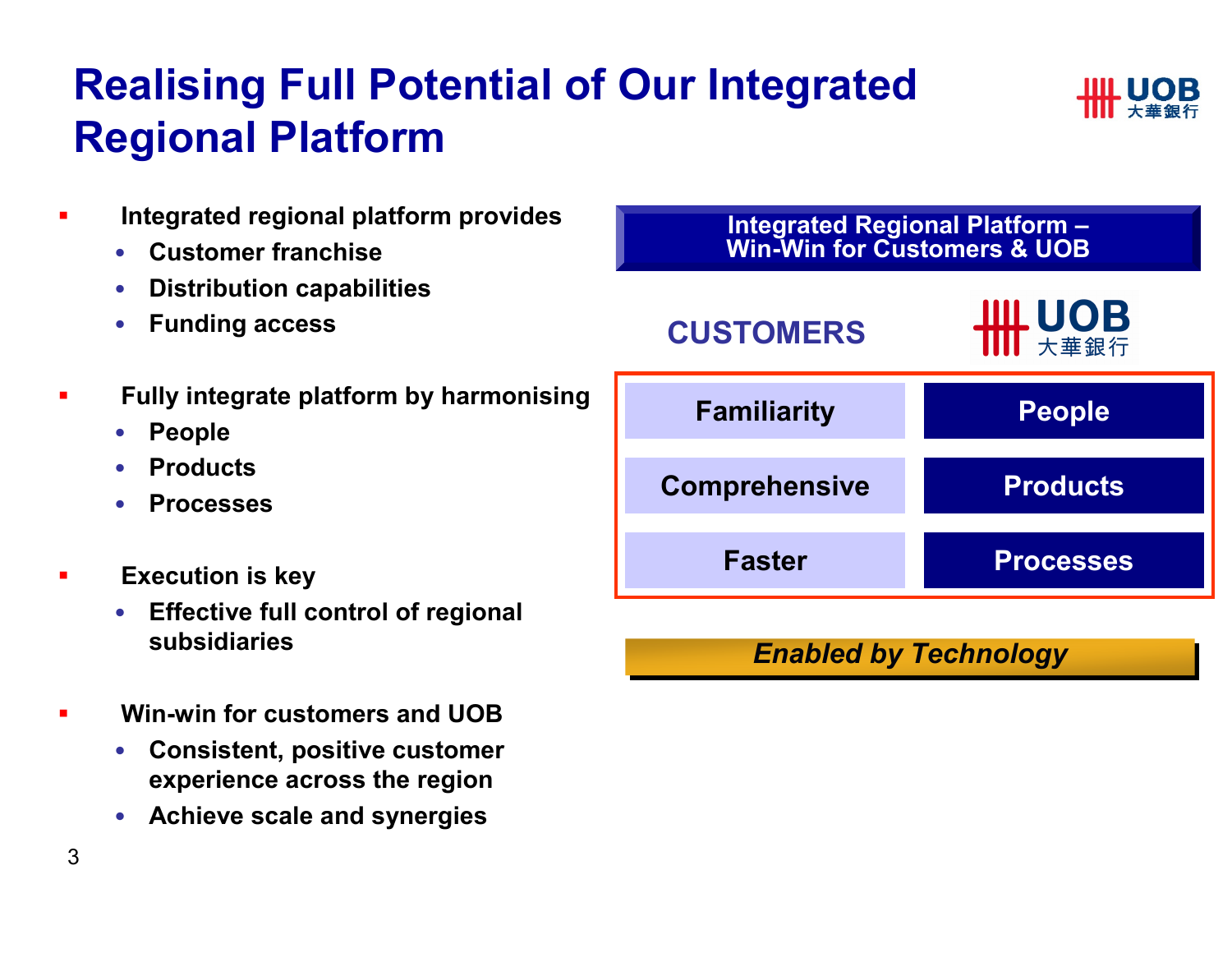# Serving The Expanding Regional Needs of **Corporates**



- п Extensive regional footprint with more than 500 offices in the region
- $\blacksquare$  Deepen customer relationships with ground resources and integrated regional network
- E More cross-country, cross- product collaborations
- п Profit contribution from corporates outside Singapore to increase from 30% to 50% by 2015

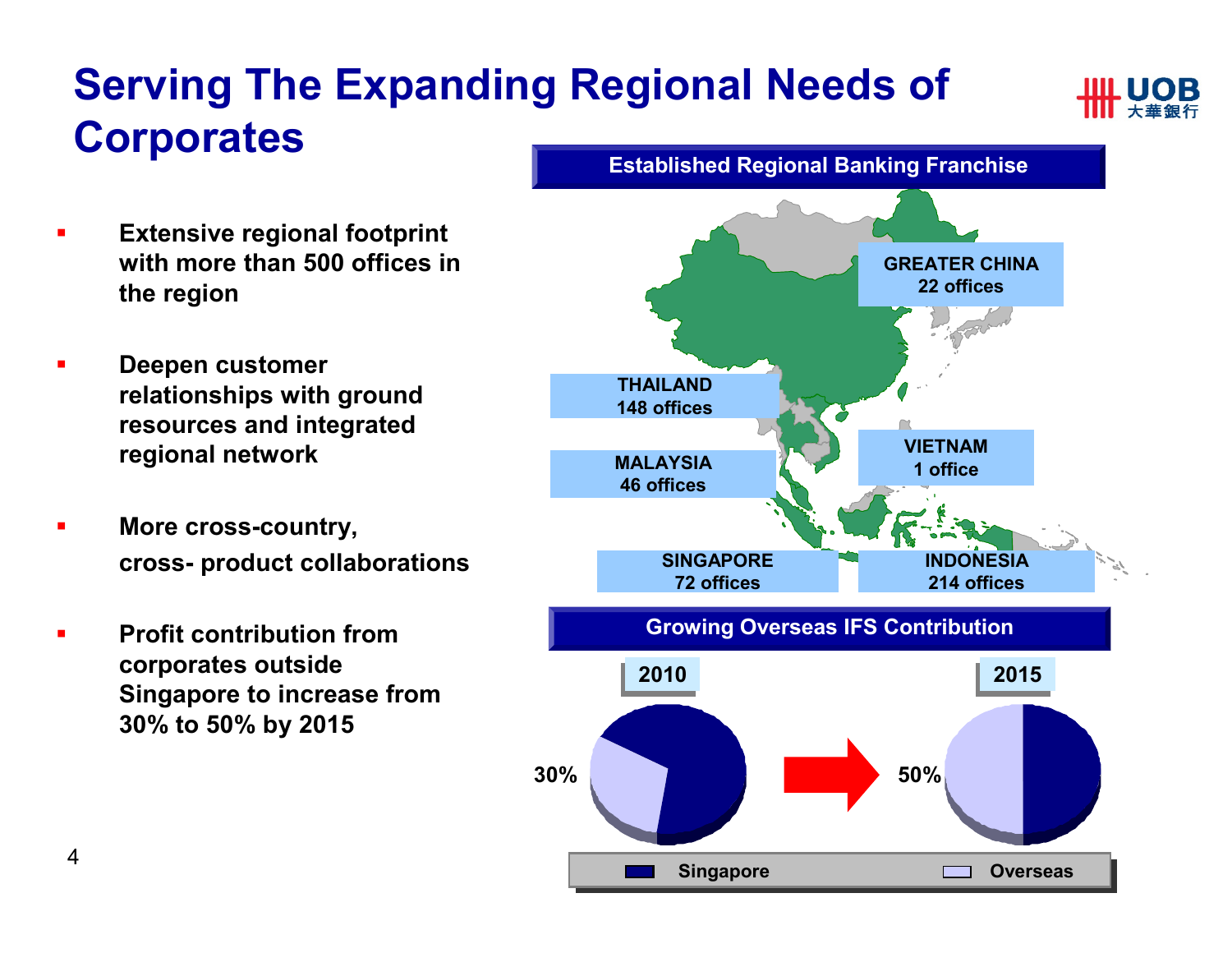# Tapping Rising Asian Consumer Affluence



- П Wealth management covers entire spectrum
	- Mass Market •
	- •Mass Affluent
	- •High Net Worth
- П Key to understand customers' lifestyle needs and customise right solutions
- П Expect to triple our AUM, customers and RMs by 2015 as we grow in the region. Expand network of wealth management centres from 29 to 64
- П Profit contribution from Mass Affluent and High Net Worth segments to grow from 35% to 50% by 2015
- ш Grow regional profit contribution from 20% to 50% by 2015

#### Wealth Management Space